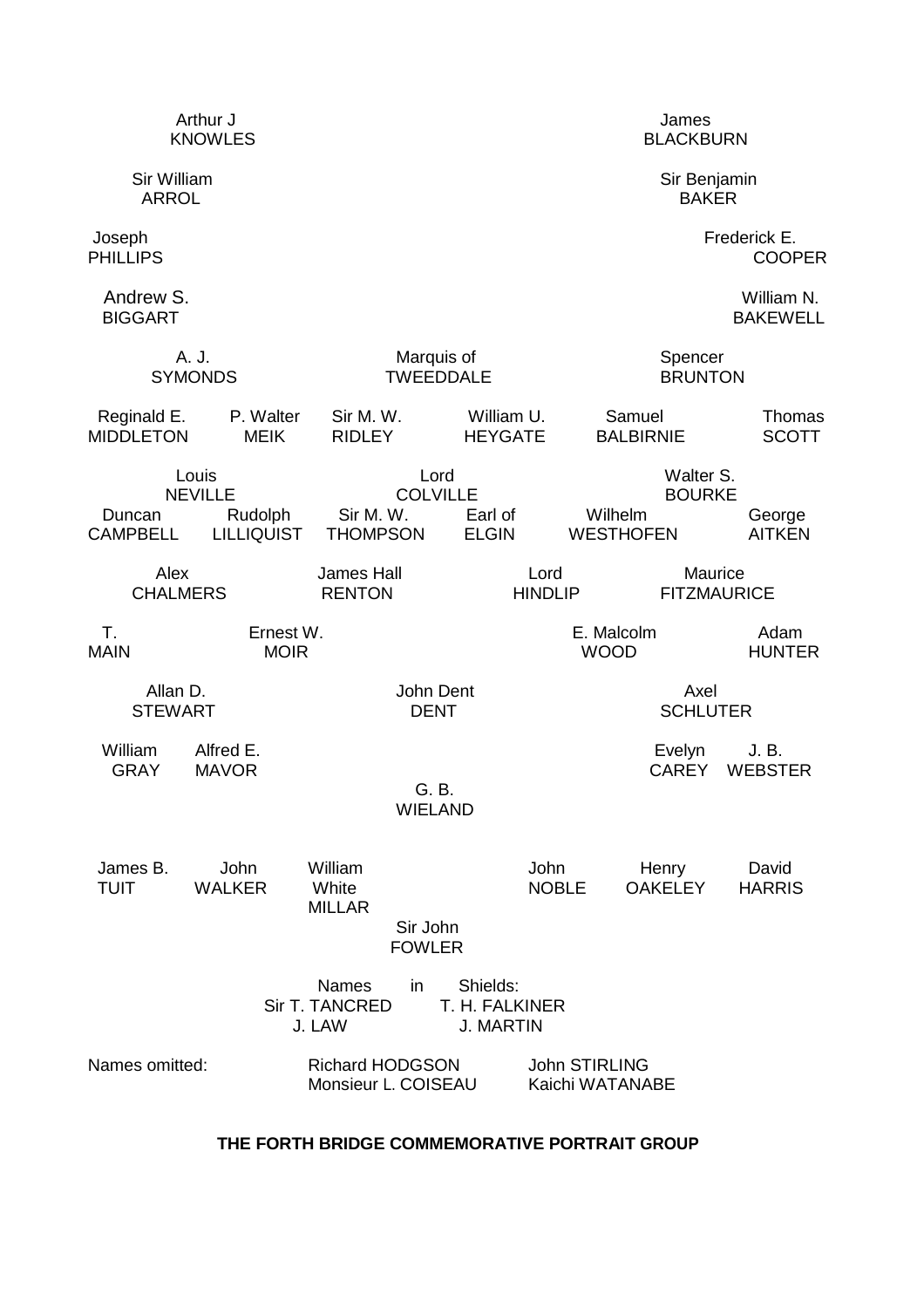## **THE FORTH BRIDGE COMMEMORATIVE PORTRAIT GROUP**

### **Brief Biographies**

### **AITKEN**, George [NO INFORMATION]

**ARROL**, Sir William (1839-1913) Born at Houston, Renfrew-shire; apprenticed to a blacksmith in Paisley at age 14; in 1868 he founded a small engineering business and soon established his reputation as a builder of railway bridges. The Forth Bridge was his greatest achievement, but at the same time (1882-1890) he was also building the second Tay Bridge, Tower Bridge in London, and a dozen bridges across the Manchester Ship Canal.

**BAKER**, Sir Benjamin (1840-1907) Born in Somerset, educated at Cheltenham Grammar School; apprenticed at Neath Abbey Ironworks at age 16. In 1861 joined the staff of Sir John Fowler in London, becoming his partner in 1875. From about 1865 he made a special study of long span bridges in which he developed the cantilever principle adopted for the Forth Bridge in 1881. During the building of the bridge from 1883 to 1890 he virtually lived on the site, supervising every detail of construction and checking the quality of the materials used. Elected a Fellow of the Royal Society in 1890, he was President of the Institution of Civil Engineers in 1895-96.

**BAKEWELL**, William N. (1845-1913) Worked as contractor's engineer on the Forth Bridge, principally on surveying and setting-out duties, and later on the Tower Bridge, the Aswan Dam, the English Bridge at Cairo and irrigation schemes in Asia Minor.

**BALBIRNIE**, Samuel [NO INFORMATION]

**BIGGART**, Andrew S. ( - ) During construction of the Forth Bridge he was Arrol's Agent in charge of the drawing offices, fabrication shops and yards.

**BLACKBURN**, James [NO INFORMATION] **BOURKE**, Walter S. [NO INFORMATION]

**BRUNTON**, Spencer ( - ) Director of the Forth Bridge Railway Company, elected by the shareholders.

**CAMPBELL**, Duncan [NO INFORMATION]

**CAREY**, Evelyn (1858-1932) was an assistant engineer on Fowler and Baker's staff, with an interest in the then relatively new art of photography. He was appointed official photographer, and between 1883 and 1889 took several hundred views of the bridge under construction. They form a pictorial record of outstanding interest, and have been reproduced in virtually every book on the Forth Bridge, and in countless exhibitions including this one.

### **CHALMERS**, Alex **[NO INFORMATION]**

**COISEAU**, Monsieur L. ( - ) A French specialist in underwater work on sea-walls, docks and harbours, he was the sub-contractor for the sinking of the caissons within which, under compressed air, the foundations for the Forth Bridge were constructed.[NOT INCLUDED IN GROUP]

**COLVILLE of CULROSS**, Lord (1818-1903) Educated at Harrow. Director of the Forth Bridge Railway Company, representing the Great Northern Railway Company.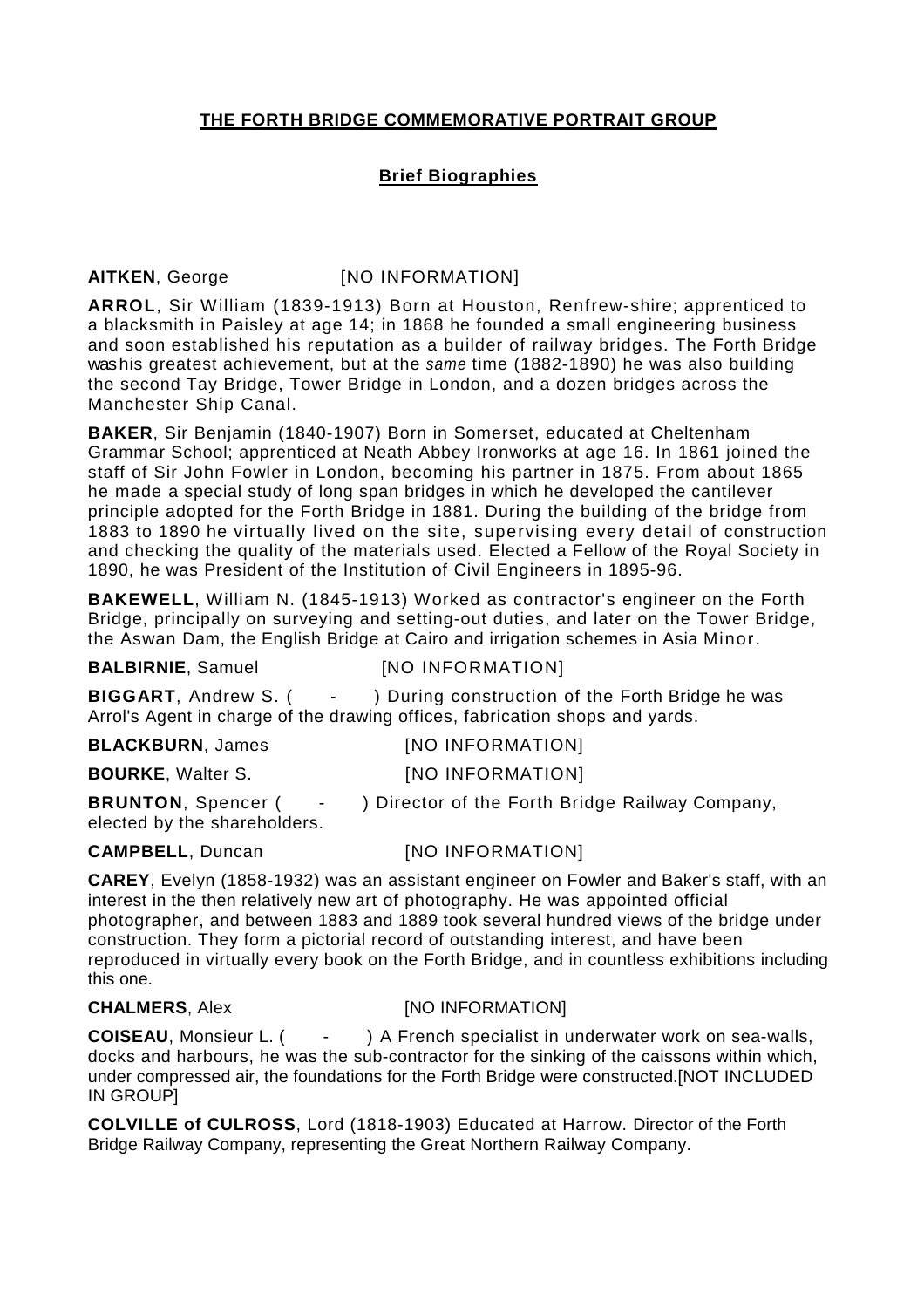**COOPER**, Frederick E. ( - ) Joined Sir John Fowler's staff in 1863, and acted as Resident Engineer on the construction of the Forth Bridge from 1886 to its completion in 1890.

**DENT**, John Dent (1826-1895) Director of the Forth Bridge Railway Company, representing the North-Eastern Railway Company.

**ELGIN AND KINCARDINE**, Earl of (1849-1917) Born in Canada, where his father was Governor-General; educated at Glenalmond, Eton and Balliol College, Oxford. Viceroy of India, 1893-99. Director of the Forth Bridge Railway Company, representing the North British Railway Company.

**FALKINER**, Travers H. (1829-1897) Born in Co. Tipperary, he entered Trinity College, Dublin in 1845 and left after one year with honours in mathematics. He worked on a succession of railway contracts in Ireland and elsewhere, in the course of which he formed a partnership with Sir Thomas Tancred. He was thus associated with the contracting firm of Tancred, Arrol and Company on the building of the Forth Bridge.

**FITZMAURICE**, Sir Maurice (1861-1924) Educated at Trinity College, Dublin, he worked on the construction of the Forth Bridge, the Blackwall and Rotherhithe Tunnels and the Aswan Dam. He later became Chief Engineer to the London County Council, and President of the Institution of Civil Engineers in 1916-17; he was elected a Fellow of the Royal Society in 1919. Author of 'Plate Girder Railway Bridges' and other works.

**FOWLER**, Sir John (1817-1898) Born at Wadsley Hall, Sheffield and educated at a private school, he worked on numerous railway projects during the 'railway mania' in the 1840s. With Baker as his assistant he built the Metropolitan underground railway in London in the 1860s, and acted as consultant on many other engineering works at home and abroad. He was consulting engineer to the Great Western, Great Northern, Brighton and Highland Railway Companies. In 1881 he and his partner Benjamin Baker began work on the design of the Forth Bridge. He was President of the Institution of Civil Engineers in 1866-7.

**GRAY**, William (  $\cdot$  ) According to Westhofen, Gray was in charge of all excavation and masonry work, 'besides other duties of the most multifarious character'.

HARRIS, David ( - ) A member of Arrol's site staff.

**HEYGATE**, William U. (1825-1902) Educated at Eton and Merton College, Oxford; called to the bar. Director of the Forth Bridge Railway Company, representing the Midland Railway Company.

**HINDLIP**, Lord (1842-1897) Educated at Harrow and Trinity College, Cambridge. Director of the Forth Bridge Railway Company, representing the Great Northern Railway Company.

**HODGSON**, Richard ( - ) of Carham Hall, Coldstream. The Chairman of the Board of Directors of the North British Railway Company, c1850-1866. One of the first men to appreciate the necessity for a railway bridge across the Forth. [NOT INCLUDED IN GROUP]

**HUNTER.** Adam ( - ) On Arrol's staff during construction of the Forth Bridge; later became chief engineer of Sir William Arrol and Company. Author of 'Bridge and Structural Engineers' Handbook'.

| <b>KNOWLES, Arthur J.</b>    | [NO INFORMATION]                                         |
|------------------------------|----------------------------------------------------------|
| LAW, J.                      | [NO INFORMATION]                                         |
| LILLIQUIST, Rudolph (Fig. 1) | ) An engineer with Fowler and Baker on the Forth Bridge. |
| MAIN, T.                     | [NO INFORMATION]                                         |
| <b>MARTIN, J.</b>            | [NO INFORMATION]                                         |
| <b>MAVOR, Alfred E.</b>      | [NO INFORMATION]                                         |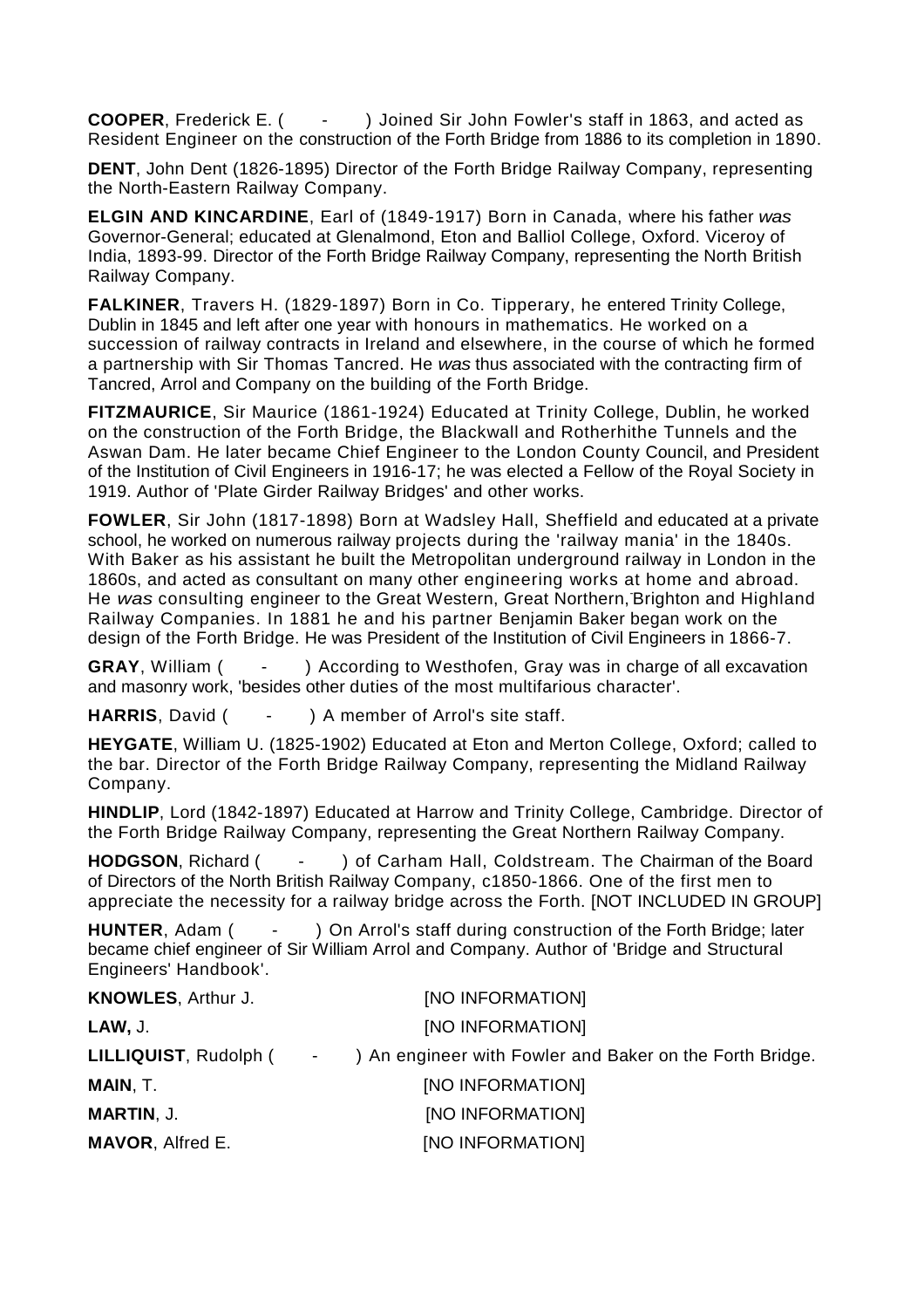**MEIK**, P. Walter (1851-1910) Son of Thomas Meik, civil engineer, of Edinburgh; educated at Edinburgh University; with his brother practised as consulting civil engineers in London from 1896. Resident Engineer for Fowler and Baker on the Forth Bridge from 1883 to 1886.

**MIDDLETON**, Reginald E. (1844-1925) Educated.at Charterhouse;

apprenticed to Robert Stephenson at Newcastle upon Tyne. In charge of the primary survey work for the Forth Bridge. Subsequently acted as consultant to many water supply companies, and in the promotion of the Highland Water Power Bill of 1899. Chartered civil and mechanical engineer; Fellow of the Surveyors' Institution.

**MILLAR**, William White [NO INFORMATION]

**MOIR**, Sir Ernest W. (1862-1933) Educated at University College, London. On Arrol's staff at the Forth Bridge, and resident engineer for Sir Benjamin Baker on the Hudson River Tunnel, New York. Later he was for some years a partner of Lord Cowdray, and a director of his contracting firm Pearson & Son.

**NEVILLE**, Louis (  $\cdot$  ) Arrol's engineer on the approach railways to the Forth Bridge.

**NOBLE**, John (1828-1896) Born in Kendal and educated at the Friends School there. Began his career as a clerk in the Railway Clearing House in London, eventually becoming General Manager of the Midland Railway Company, 1880-1892.

**OAKLEY**, Sir Henry (1823-1912) General Manager of the Great Northern Railway Company at the time of the Forth Bridge's completion.

**PHILLIPS**, Joseph (1828-1905) Apprenticed at the Regents Canal Ironworks, he went on to gain much valuable experience on the construction of large bridges, including the Clifton Suspension *Bridge.* He and his partners, Sir Thomas Tancred and Travers Falkiner, combined with William Arrol to tender for the Forth Bridge, on the construction of which he acted as agent and general manager.

**RENTON**, James Hall (1822-1895) A director of the Stock Exchange; also of the West Highland Railway, and the London, Chatham and Dover Railway. Director of the Forth Bridge Railway Company, elected by the shareholders.

**RIDLEY**, Sir Matthew W. (1842-1904) Born in London of a Northumberland family. Captain of Harrow in 1860, he gained a scholarship to Balliol College, Oxford. Director of the Forth Bridge Railway Company, representing the North-Eastern Railway Company.

**SCHLUTER**, Axel [NO INFORMATION]

**SCOTT**, Thomas (  $\cdot$  ) A site manager on Arrol's staff at the Forth Bridge.

**STEWART**, Allan D. (1831-1894) Born in Scotland, graduated with honours in mathematics at Cambridge in 1853. Practised as a railway civil engineer in Edinburgh, and over many years up to 1880 acted as assistant to Sir Thomas Bouch on the design of numerous bridges and other structures, including the ill-fated first Tay Bridge. From 1881 to 1890 he acted as chief assistant engineer to Fowler and Baker on the design of the Forth Bridge.

**STIRLING**, John (1811-1882) of Kippendavie. As Chairman of the Board of Directors of the North British Railway Company from 1866 to 1882, he pursued, but did not live long enough to see, Richard Hodgson's objective of two great railway bridges across the Tay and Forth. [NOT INCLUDED IN GROUP]

**SYMONDS**, A. J. ( - ) An official of the North British Railway Company at Burntisland.

**TANCRED**, Sir Thomas (1840-1910) Educated at Radley and Bradfield, he was both a consulting engineer and a contractor in partnership with Travers Falkiner; with